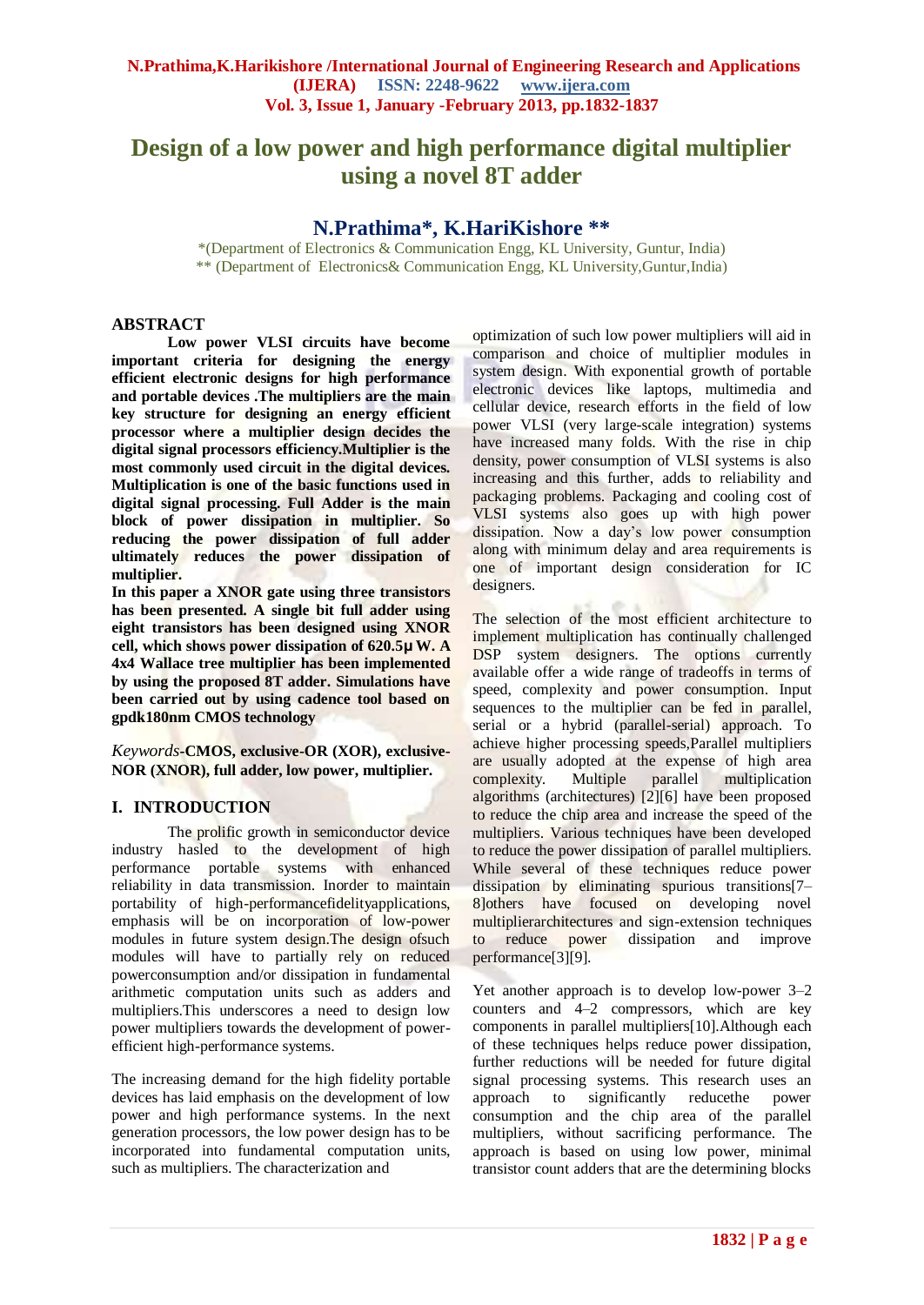(second stage ofalgorithm) in the performance of the multiplier. The operation of a parallel multiplier can be divided into two parts:(a) formation of the partial products, and (b) summation of these products to form the final product of the multiplication. Binary addition is basic and most frequently used arithmetic operation in microprocessors, digital signal processors (DSP) and application-specific integrated circuits (ASIC) etc. Therefore, binary adders are crucial building blocks in VLSI circuits and efficient implementation of these adders affects the performance of entire system[5].

#### **II.BACKGROUND** 2.1. MULTIPLIER ARCHITECTURE



The multipliers play a major role in arithmetic operations in digital signal processing applications. The present development in processor designs aim at low power multiplier architecture usage in their processor circuits. So, the need for low power multipliers has increased. Hence the designers concentrate more on low power efficient circuit designs. Generally the computational performance of dsp processors is affected by its multipliers performance. Hence we put over a solid care to overcome those drawbacks using our design. Processors efficiency is usually determined from its multiplier speed and supply voltage. Booth algorithm andWallace tree counters or compressors are the basic algorithms used to increase the speed of the parallel multipliers[1]. Thus to speed up the processor mostly a parallel multiplier can be used comparative to serial multipliers for better performance. But the demerit in the booth algorithms style is its high energy dissipation. Hence we go for a Wallace tree multiplier which is designed by using 8T adder.

If speed is not an concern in multiplier designs then partial products can be summed serially to reduce the risk of design complexity but speed and low power has became an important criteria in designingtoday's energy efficient processors. Hence the Wallace tree multiplier structure is used to add up all the partial products of the bits by parallel multiplication [4]. Thus, it is said to work in parallelism. In this method the bits in each column are compressed into two bits. Here an adder itself works as ancompressor where it compresses three input bits to two output bits where the output one bit is the carry bit of weight  $n+1$  and the sum bit

of weight n. Hence it is said to be 3:2 compressor or counter and its multiplication style is shown in fig1. In this paper the multiplier is designed using 8Tadder.



Figure1:Wallace tree multiplier design flow

Multipliers can be implemented using different algorithms. Depending on the algorithm used, the performance characteristics of the multipliers vary. In the implementation of digital multipliers binary adders are an essential component. With the emergence of power as a design consideration, speed is not the only criterion by which various implementations are judged. Designing multiplierswith low power, energy efficient adders reduce the power consumption and efficiency of multipliers.

|    |    |    |                             |                             | $m3$ $m2$ $m1$ $m0$         |    |                |  |
|----|----|----|-----------------------------|-----------------------------|-----------------------------|----|----------------|--|
|    |    |    |                             |                             | $n3$ $n2$ $n1$ $n0$         |    |                |  |
|    |    |    |                             |                             | $n0m3$ $n0m2$ $n0m1$ $m0n0$ |    |                |  |
|    |    |    |                             |                             | $n1m3$ $n1m2$ $n1m1$ $n1m0$ |    |                |  |
|    |    |    |                             | $n2m3$ $n2m2$ $n2m1$ $n2m0$ |                             |    |                |  |
|    |    |    | $n3m3$ $n2m2$ $n2m1$ $n3m0$ |                             |                             |    |                |  |
| p7 | p6 | p5 | p4                          | p3                          | p2                          | p1 | P <sub>0</sub> |  |
|    |    |    |                             |                             |                             |    |                |  |

Figure2: Multiplication of 4\*4 bit numbers

Wallace trees were first introduced in 1964 in order todesign the multipliers whose completion time grows as the logarithm of the number of bits to be multiplied increases. Wallace tree multiplier is based on tree structure. In Fig1 a 4 bit Wallace tree multiplier is shown. Wallace method uses three-steps to process the multiplication operation

1) Formation of bit products

2) The bit product matrix is reduced to a 2-row matrix by using a carry-save adder (Wallace tree).

3) The remaining two rows are summed using a fastcarry-propagate adder to produce the product.

The advantage of Wallace tree is speed because the addition of partial products is O (log N) where N is the number of summands.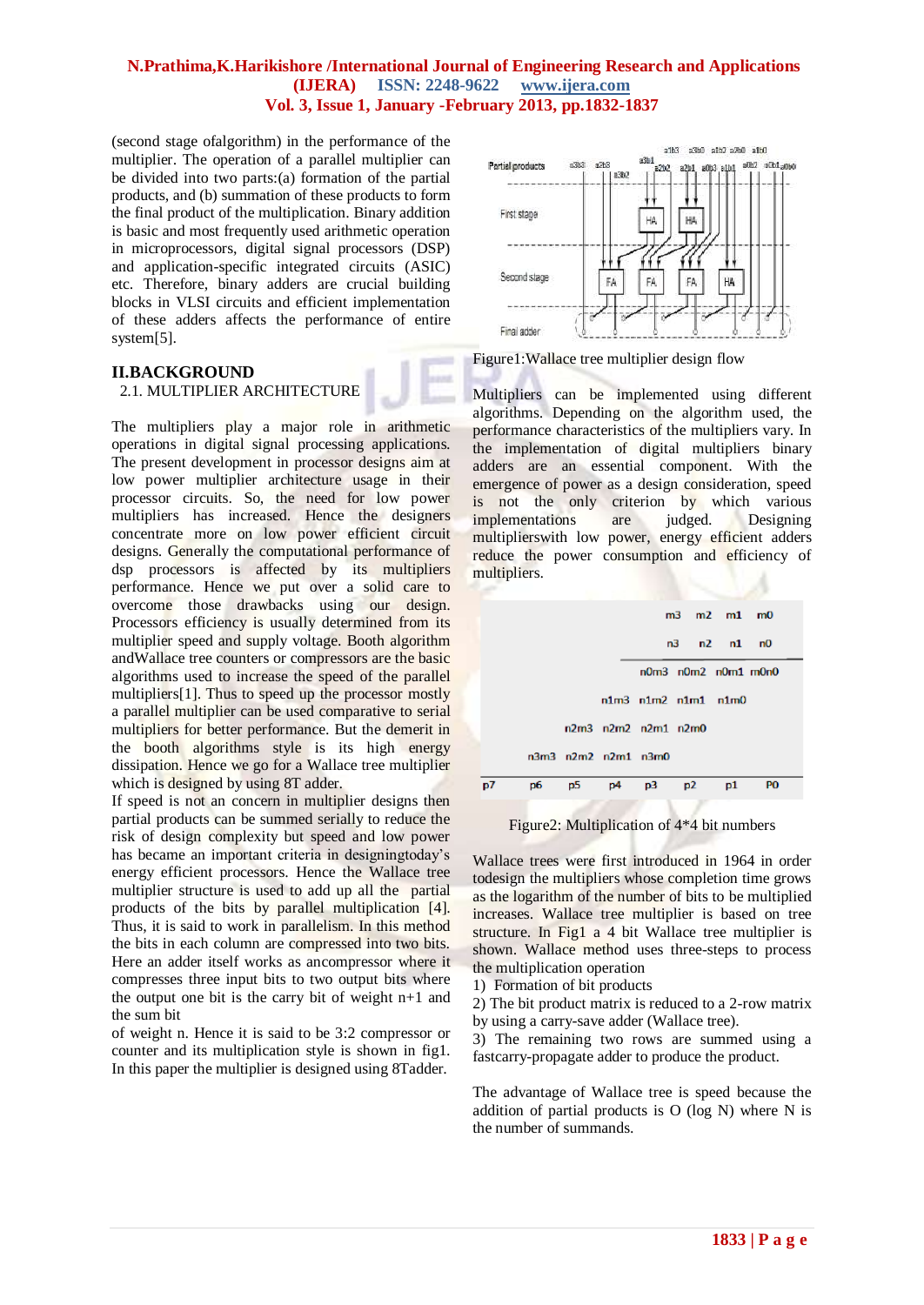#### **II. CHARACTERISTICS OF MULTIPLIERS**

There are three main components of power consumption in digital CMOS VLSI circuits.

1) **Switching Power:** consumed in charging anddischarging of the circuit capacitances during transistor switching.

2)**Short-Circuit Power:** consumed due to shortcircuit current flowing from power supply to ground during transistor switching. This power more dominates in Deep Sub Micron (DSM) technology.

3)**Static Power:** consumed due to static and leakage currents flowing while the circuit is in a stable state. The first two components are referred to as dynamic power, since power is consumed dynamically while the circuit's changing states. Dynamic power accounts for the majority of the total power consumption in digital CMOS VLSI circuits at micron technology [11][12].

$$
\begin{aligned} \mathrm{P_{avg}} & = \mathrm{P_{dynamic}} + \mathrm{P_{static}} \\ & = (\mathrm{P_{Swatching}} + \mathrm{P_{Short-Curcut}}) + \mathrm{P_{Leakage}} = (\alpha_0 +_1 \times \mathrm{C_L} \times \mathrm{V_{dd}}^2 \\ & \times \mathbf{f_{clk}}) \; + \; (\mathbf{I_{sc}} \times \; \mathbf{V_{dd}}) \; + \; (\mathbf{I_{leakage}} \times \; \mathbf{V_{dd}}) \\ & (1) \end{aligned}
$$

The first term and second term in (1) collectively represents the dynamic power. Under the circumstance of 180nm the static power loss is far less than its counterpart—dynamic power dissipation. Therefore, in most cases, the total power loss is approximate to dynamic power consumption, which is also considered to be related to the internal node capacitance and the probability of switching.

#### **IV.SYSTEM DESCRIPTION**

a) Logic Equations for the Proposed Full Adder

Proposed full adder circuit has been implemented by two XNOR gates and one multiplexer block as shown in block diagram of Fig 3(a). Sum is generated by two XNOR gates and Cout is generated by two transistors multiplexer block. The single bit full adder using proposed XNOR gates with eight transistors has been implemented and shown in Figure 3(b). For multiplexer section typical values of width (Wn & WP) 1.0μm & 2μm for NMOS and PMOS transistors have been taken.







The function of full adder is based on following equation, given three single bit inputs as A, B, Cin and it generates two outputs of single bit Sum and Cout, where:

$$
Sum=(A \oplus B) \oplus C_{in}
$$

$$
C_{\text{out}} = A.B + C_{\text{in}}(A \oplus B) \quad \underline{\quad \quad }_{\text{-}}(2)
$$

From fig3(a)

(3)

 $Sum = H XOR C<sub>in</sub> = H. C<sub>in</sub>' + H'$  $C_{in}$ 

 $C_{out} = A$ ,  $H' + C_{in}$ , H

Where H is half sum (A XOR B) and H' is complement of H.

#### b) Logic for the xnor gate

The exclusive–OR (XOR) and exclusive–NOR (XNOR) gates are the basic building blocks of a full adder circuit. The XOR/XNOR gates can be implemented using AND, OR, and NOT gates with high redundancy [1]. Optimized design of these gates enhances the performance of VLSI systems as these gates are utilized as sub blocks in larger circuits. XNOR/XOR design with less number of transistors, lesser power dissipation and delay are highly desirable for efficient implementation of the large VLSI system.Proposed design of XNOR with three transistors has been shown in Fig 2. In XNOR circuit,Width (Wn) of NMOS transistors N1 and N2 has been taken and 1.0μm respectively. Width (Wp) for transistor P1 has been taken as 2.0μm.



Figure4:3T XNOR gate

--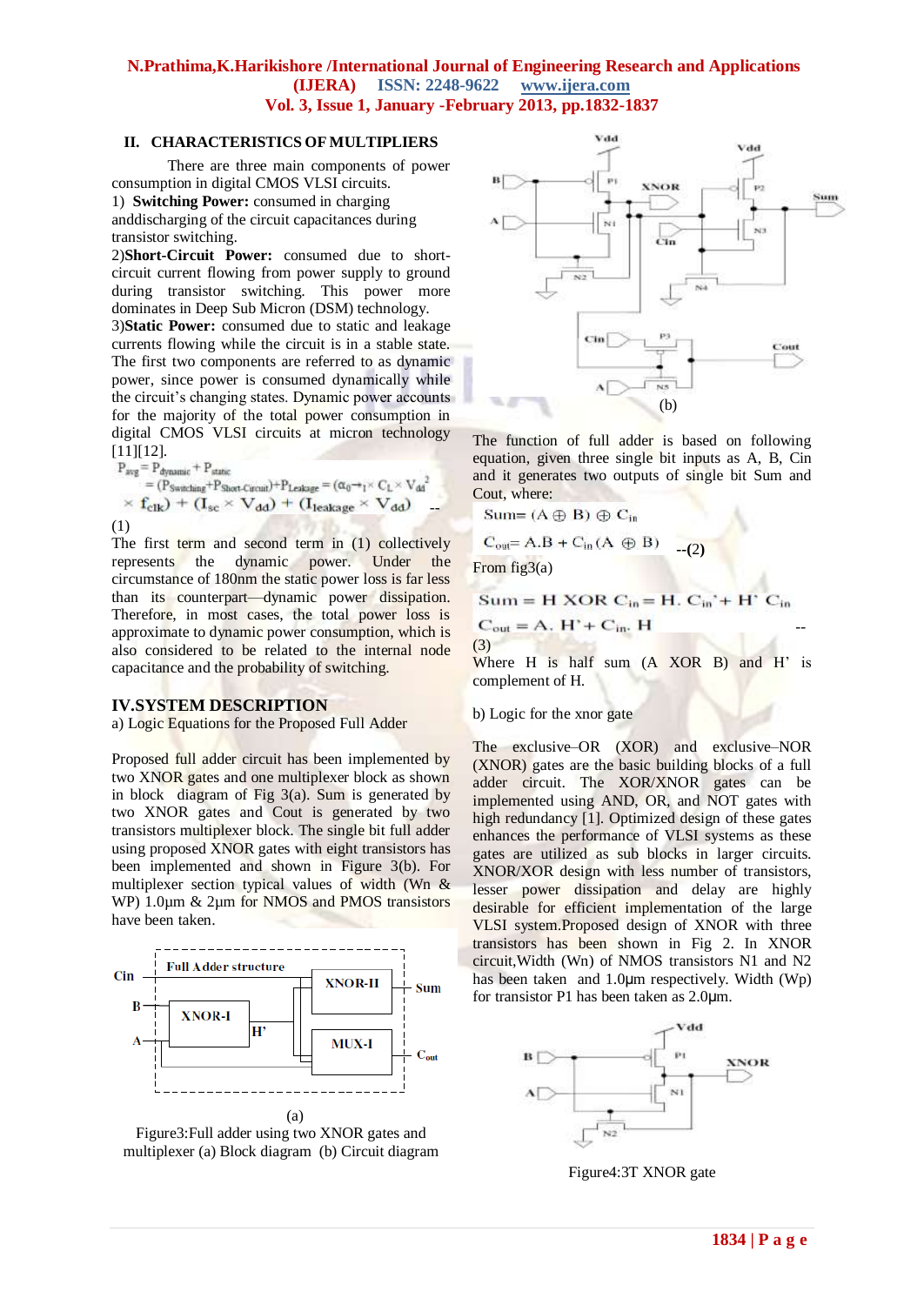In figure(4) when  $A=B=0$  output is high because transistor P1 is on and N1, N2 transistors are off. With input combinations of A=0 and B=1 circuit shows low output as transistor P1 is off and output node is discharged by transistor N2, which is in on condition. In case when  $A=B=1$ , output node shows high logic as transistor N1 is on and high logic is passed to output.In another case when A=1 and B=0 both transistors (P1  $\&$  N1) are on and output node is discharged rapidly by N1 and N2 transistors. In this case with A=1 transistor N1 turns on which further turn on the transistor N2 and a conducting path is provided by N1 and N2. This connectivity of output node with ground discharges the output node. The switching speed of N1 is higher than N2 because delay is inversely proportional to channel width. Due to on condition of transistor N1 the gate voltage of N2 increase above its threshold voltage and transistor N2 also goes in on condition. In this position the circuit is just behaving like an inverter with A=1 as input and gives output as low logic. Transistor P1 is just acting as load resistance with grounded gate input  $(B= 0)$ .

## **V. SIMULATION RESULTS**

a)Input and Output Waveforms

All results are obtained in gpdk180nm cmos technology using cadence tool.



Figure5:Schematic diagram of xnor using 3T



Figure6:Schematic diagram of 8T adder



Figure7:Wallace tree multiplier



Figure8:Input and output waveform of full adder with 8T



Figure9:Input and output waveform of xnor gate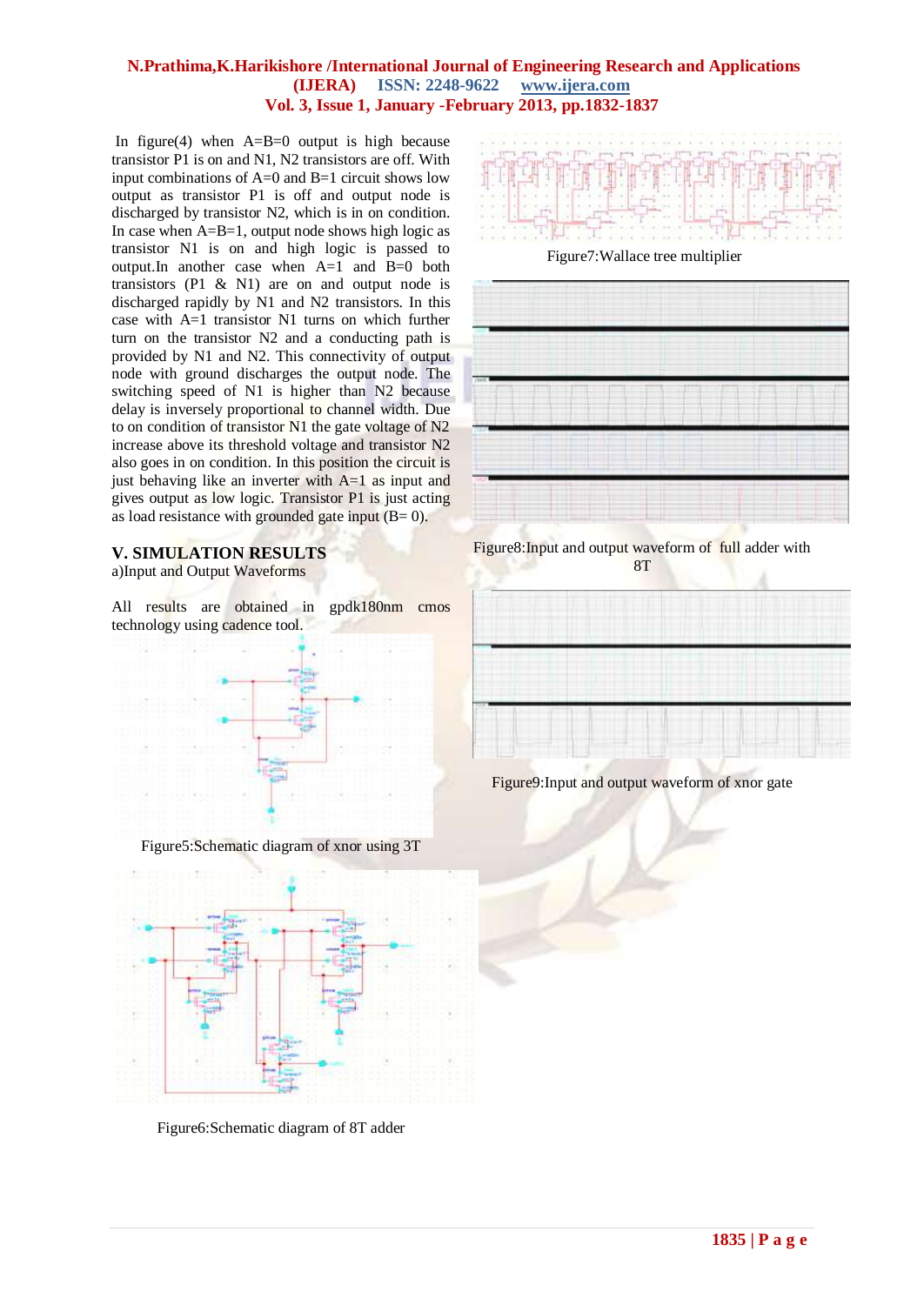

A XNOR gate using three transistors has been presented, which shows power dissipation of 261.2μW in 0.50μm technology. A single bit full adder using eight transistors has been designed using proposed XNOR cell, which shows power dissipation